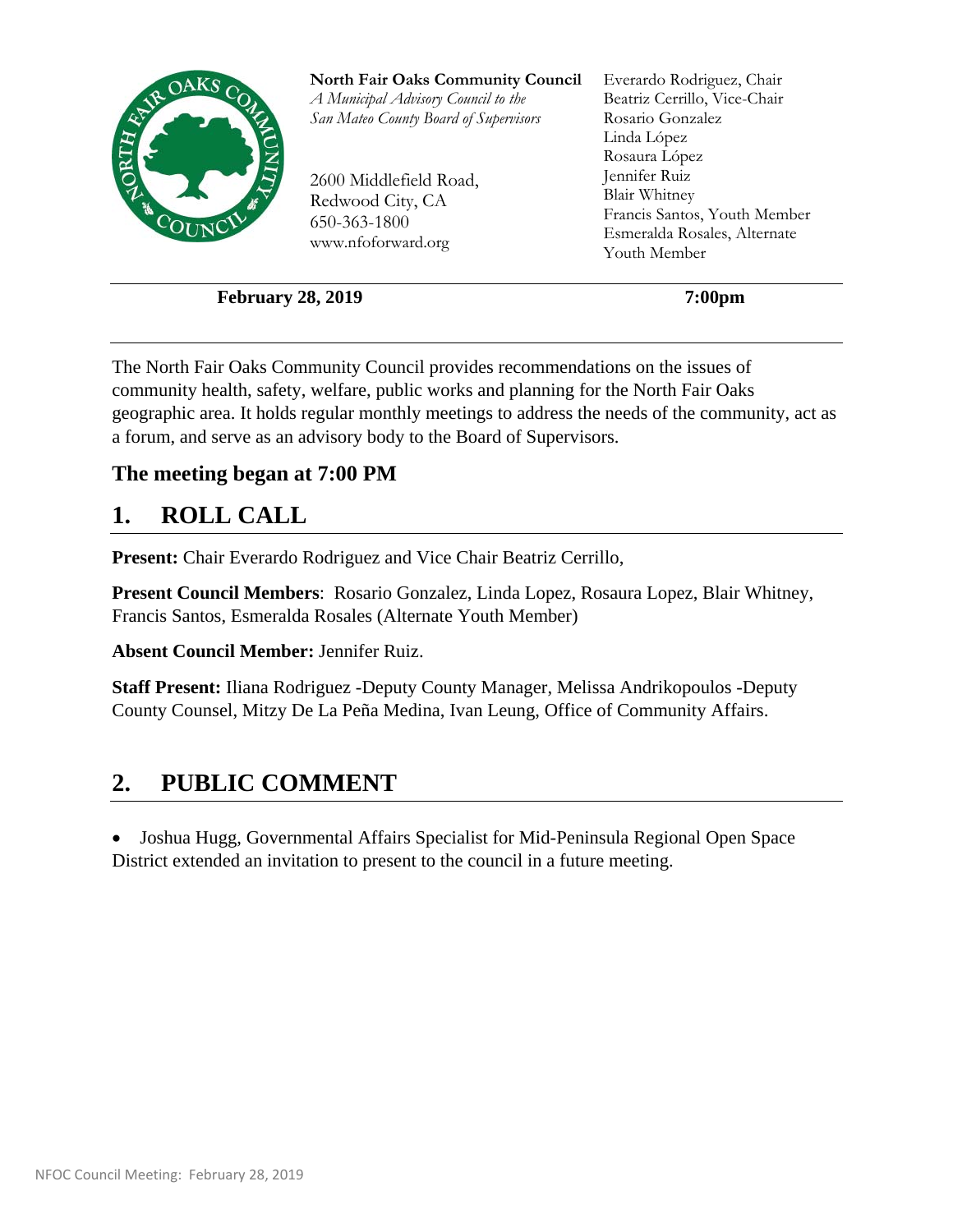## **AGENDA**

#### **3. Election of Officers: Council Chair and Vice-Chair (Action)**

| <b>Speaker/Presenter</b>      | <b>Summary</b>                       | <b>Action</b>          |
|-------------------------------|--------------------------------------|------------------------|
| Chair Everardo Rodriguez      | N/A                                  | N/A                    |
| opens nomination and election |                                      |                        |
| of officers for council       |                                      |                        |
| discussion.                   |                                      |                        |
| Council Member Linda Lopez    | Linda Lopez made the following       | Yes: 7 (Rodriguez,     |
|                               | motion; To nominate and vote         | Cerrillo, Gonzalez, L. |
| Council Member Blair          | for Everardo Rodriguez as Chair      | Lopez, R. Lopez,       |
| Whitney:                      | and Beatriz Cerrillo as Vice         | Whitney, Santos).      |
|                               | <b>Chair for the North Fair Oaks</b> |                        |
|                               | Community Council for the year       | No: 0                  |
|                               | 2019 Seconded by Council             |                        |
|                               | Member Blair Whitney.                | Abstain: 0             |
|                               |                                      | <b>Motion Approved</b> |

## **4. Multicultural Institute Update (Presentation)**

| <b>Speaker / Presenter</b>                                                  | <b>Summary</b>                                                                                                                                                                                                                                             | <b>Action</b>      |
|-----------------------------------------------------------------------------|------------------------------------------------------------------------------------------------------------------------------------------------------------------------------------------------------------------------------------------------------------|--------------------|
| Presentation by Mr. Cesar<br>Meza-Esveile, Day Laborer<br>Program Director. | Summary of Quarter 2<br>$\bullet$<br>Report October-<br>December 2018.<br>Announcement of new<br>$\bullet$<br>domestic worker program.<br>Announcement of wage<br>$\bullet$<br>claim assistance.                                                           | No Action Required |
| <b>Questions from Council</b><br>Members.                                   | Council Member Linda<br>$\bullet$<br>Lopez asked if employers<br>increased or decreased<br>this year.<br>Mr. Meza-Esveile<br>$\bullet$<br>answered that overall it<br>has increased.<br>Council Member Rosaura<br>$\bullet$<br>Lopez asked if all services | No Action Required |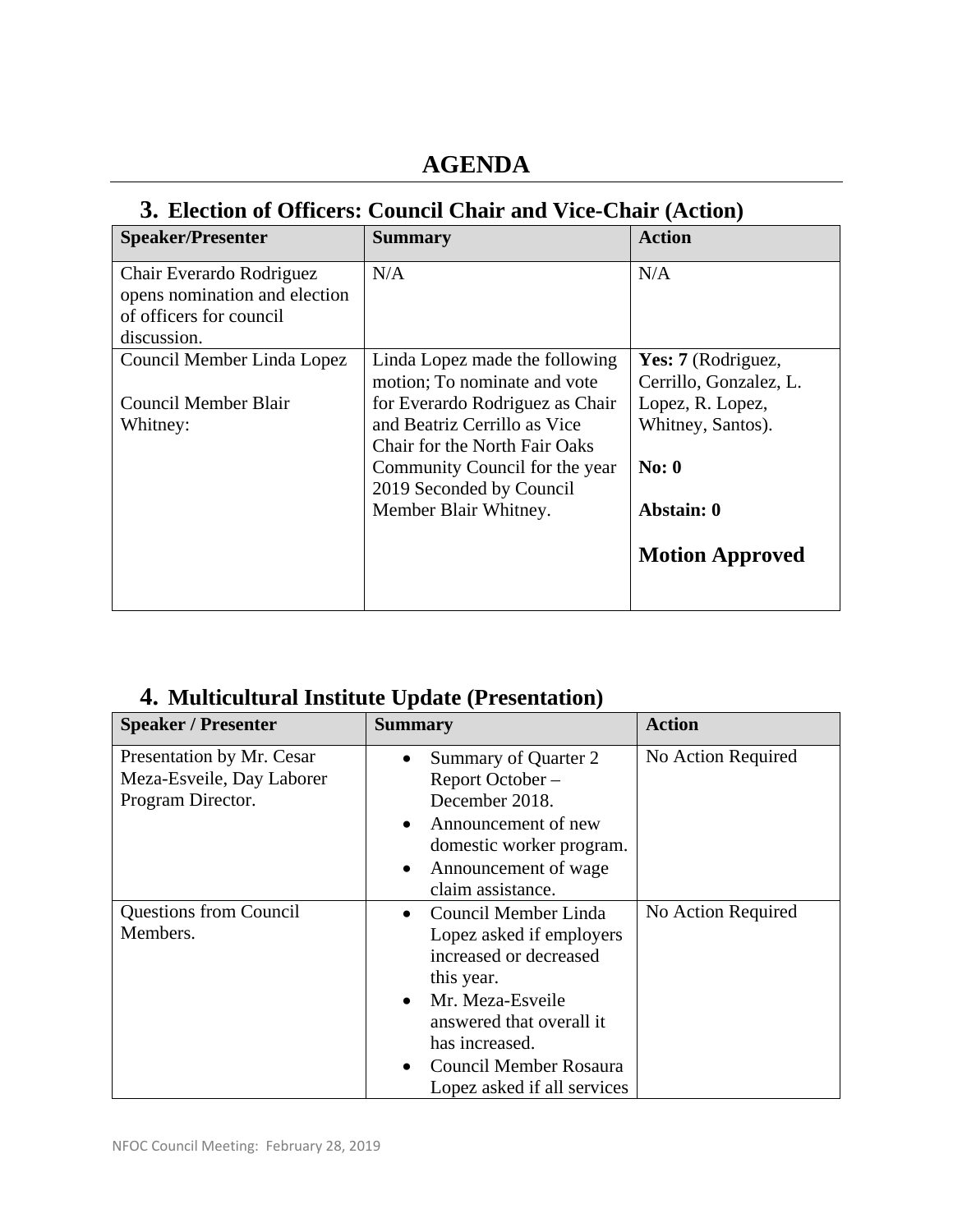| Public Comment. | provided take place on the<br>streets.<br>Mr. Meza-Esveile<br>answered that most<br>services are provided on<br>streets. However, when<br>paperwork is involved,<br>this is done at the office.<br>Chair Rodriguez asked if<br>there are any programs<br>with the adult school for<br>day laborers.<br>Mr. Meza-Esveile<br>answered that there is a<br>partnership to refer day<br>laborers to this kind of<br>service.<br>No public comment made. | N/A |
|-----------------|----------------------------------------------------------------------------------------------------------------------------------------------------------------------------------------------------------------------------------------------------------------------------------------------------------------------------------------------------------------------------------------------------------------------------------------------------|-----|
|                 |                                                                                                                                                                                                                                                                                                                                                                                                                                                    |     |

# **5. Sheriff's Office Update (Presentation)**

| <b>Speaker / Presenter</b>                                                         | <b>Summary</b>                                                                                                                                                                                                                                                 | <b>Action</b>      |
|------------------------------------------------------------------------------------|----------------------------------------------------------------------------------------------------------------------------------------------------------------------------------------------------------------------------------------------------------------|--------------------|
| Presentation by Captain<br>Christina Corpus, San Mateo<br>County Sheriff's Office. | Update on law<br>enforcement services from<br>$July - December 2018.$<br>Definition and report of<br>$\bullet$<br>Part 1 crimes in North<br>Fair Oaks.<br>Report on overall crime<br>trends and responses.<br>Report and slideshow on<br>outreach initiatives. | No Action Required |
| <b>Questions from Council</b><br>Members.                                          | <b>Alternate Youth Member</b><br>$\bullet$<br>Esmeralda Rosales asked<br>if outreach can be done at<br>Woodside and Sequoia<br>high.<br>Capt. Corpus answered<br>$\bullet$<br>that there is a dedicated                                                        | No Action Required |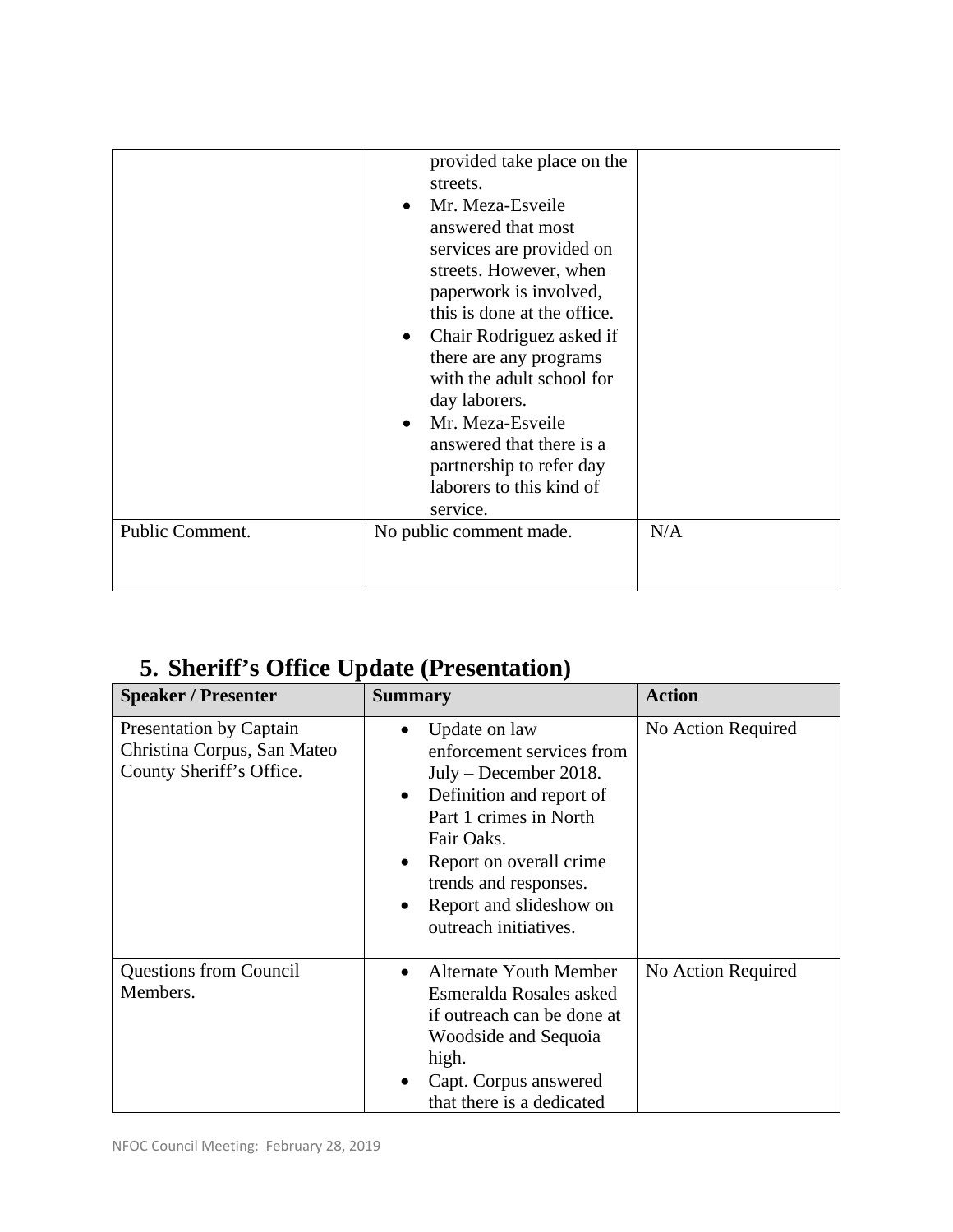| Public Comment. | officer for this area and<br>there will be new<br>programs for outreach<br>implemented soon.<br><b>Council Member Whitney</b><br>asked what the rates of<br>package theft are<br>compared to the rest of<br>San Mateo County.<br>Capt. Corpus answered<br>that in North Fair Oaks<br>this is lower compared to<br>the rest of San Mateo<br>County.<br>Council Member Linda<br>Lopez asked if residents<br>are using Cameras on their<br>properties.<br>Capt. Corpus answered<br>that there is cameras and<br>the sheriff's department<br>actively work with those<br>who have cameras on their<br>property.<br>Council Member Rosaura<br>Lopez asked if anything is<br>being done to address<br>parking in North Fair<br>Oaks.<br>Capt. Corpus answered<br>that there is some work in<br>developing ways to<br>mitigate parking problems<br>with other departments.<br>No public comment made. | N/A |
|-----------------|------------------------------------------------------------------------------------------------------------------------------------------------------------------------------------------------------------------------------------------------------------------------------------------------------------------------------------------------------------------------------------------------------------------------------------------------------------------------------------------------------------------------------------------------------------------------------------------------------------------------------------------------------------------------------------------------------------------------------------------------------------------------------------------------------------------------------------------------------------------------------------------------|-----|
|                 |                                                                                                                                                                                                                                                                                                                                                                                                                                                                                                                                                                                                                                                                                                                                                                                                                                                                                                |     |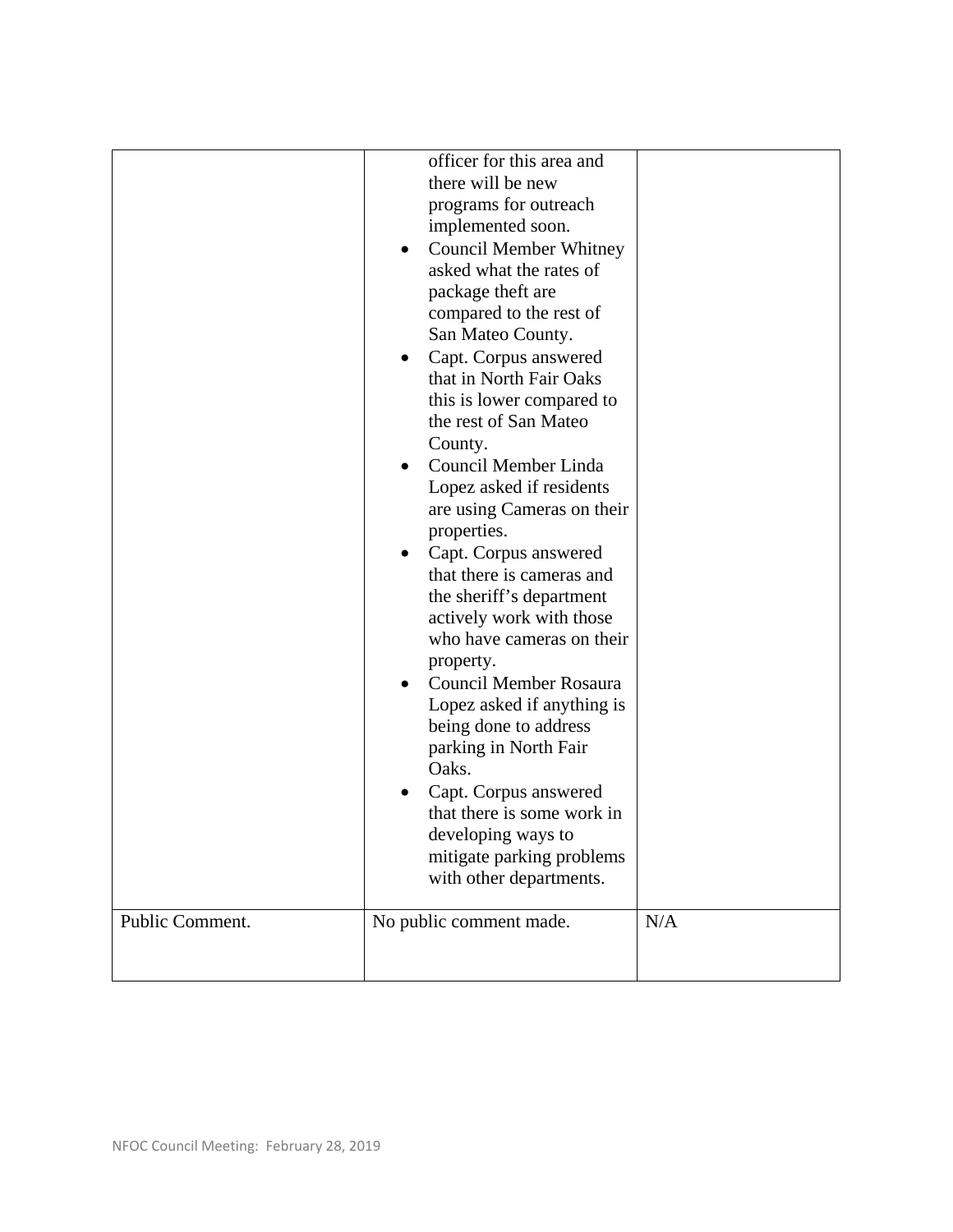**6. Recommendation regarding a Use Permit, pursuant to Section 6500 of the County Zoning Regulations, to allow for a reduced rear yard and side yard setback for a one story, 466 sq. ft., Second Dwelling Unit located at 667 18th Avenue. (Action)** 

| <b>Speaker / Presenter</b>                  | <b>Summary</b>                                                                                                                                                                                                                                                                                                                                                                                                                                                                                                                                                                                                                                                                                                                            | <b>Action</b> |
|---------------------------------------------|-------------------------------------------------------------------------------------------------------------------------------------------------------------------------------------------------------------------------------------------------------------------------------------------------------------------------------------------------------------------------------------------------------------------------------------------------------------------------------------------------------------------------------------------------------------------------------------------------------------------------------------------------------------------------------------------------------------------------------------------|---------------|
| Presentation by Bryan Albini,<br>Planner II | Parcel aerial view.<br>Environmental review.<br>Recommendation is to<br>$\bullet$<br>provide a recommendation<br>to the zoning hearing<br>officer to allow for a<br>reduced rear yard setback<br>requirement for the<br>second dwelling unit.                                                                                                                                                                                                                                                                                                                                                                                                                                                                                             |               |
| <b>Questions from Council</b><br>Members,   | <b>Council Member Whitney</b><br>$\bullet$<br>asked what is Mr. Albini's<br>opinion.<br>Mr. Albini answered that<br>the department generally<br>encourages legalizing<br>existing secondary units.<br>Council Member Linda<br>Lopez asked if the project<br>was not approved would it<br>prevent them from<br>building.<br>Mr. Albini answered that<br>the recommendation is to<br>legalize an already<br>existing unit and not to<br>build.<br>Chair Rodriguez asked if<br>$\bullet$<br>the council does not<br>recommend approval,<br>would the owner have to<br>change the structure<br>before reapplying for a<br>permit.<br>Mr. Albini answered no<br>and said that it is the<br>choice of the owner to<br>confer with staff or move |               |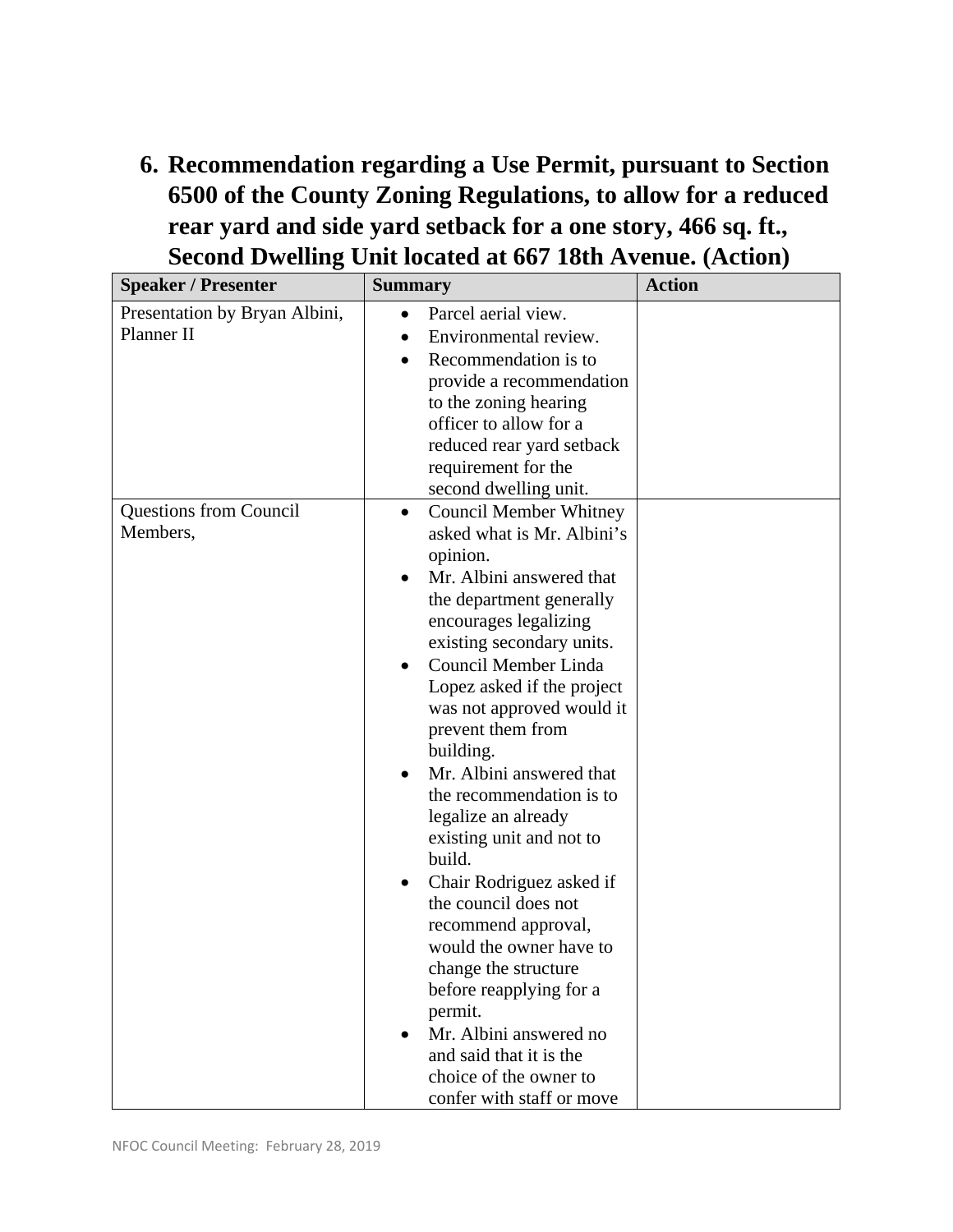|                                                                                                                  | with the recommendation<br>of denial to the hearing<br>officer.                                                                                                                                                                                                                                                                                                                            |                                                                                                                                                   |
|------------------------------------------------------------------------------------------------------------------|--------------------------------------------------------------------------------------------------------------------------------------------------------------------------------------------------------------------------------------------------------------------------------------------------------------------------------------------------------------------------------------------|---------------------------------------------------------------------------------------------------------------------------------------------------|
| <b>Community Member and</b><br><b>Adjacent Neighbor Janis</b><br>Sharp.<br>Property owner Shenghui<br>Sarah Liu. | Ms. Sharp said that she is<br>$\bullet$<br>the adjacent neighbor and<br>is concerned on what this<br>unit will be used for. Also,<br>that past dwellers where<br>noisy.<br>Ms. Shenghui said that<br>she is the new owner and<br>the formal owner built this<br>structure. The unit has<br>remained vacant until<br>renovations are complete<br>and is intended for her son<br>to move in. |                                                                                                                                                   |
| <b>Council Member Blair</b><br>Whitney<br><b>Council Member Rosario</b><br>Gonzalez                              | Council Member made the<br>following motion; give<br>recommendation regarding a Use<br>Permit, pursuant to Section 6500<br>of the County Zoning<br>Regulations, to allow for a<br>reduced rear yard and side yard<br>setback for a one story, 466 sq.<br>ft., Second Dwelling Unit located<br>at 667 18th Avenue. Seconded by<br><b>Council Member Rosario</b><br>Gonzalez.                | Yes: 3 (Rodriguez,<br>Gonzalez, Whitney).<br>No: 4 (Cerrillo, L.<br>Lopez, R. Lopez,<br>Santos).<br>Abstain: 0<br><b>Motion does not</b><br>carry |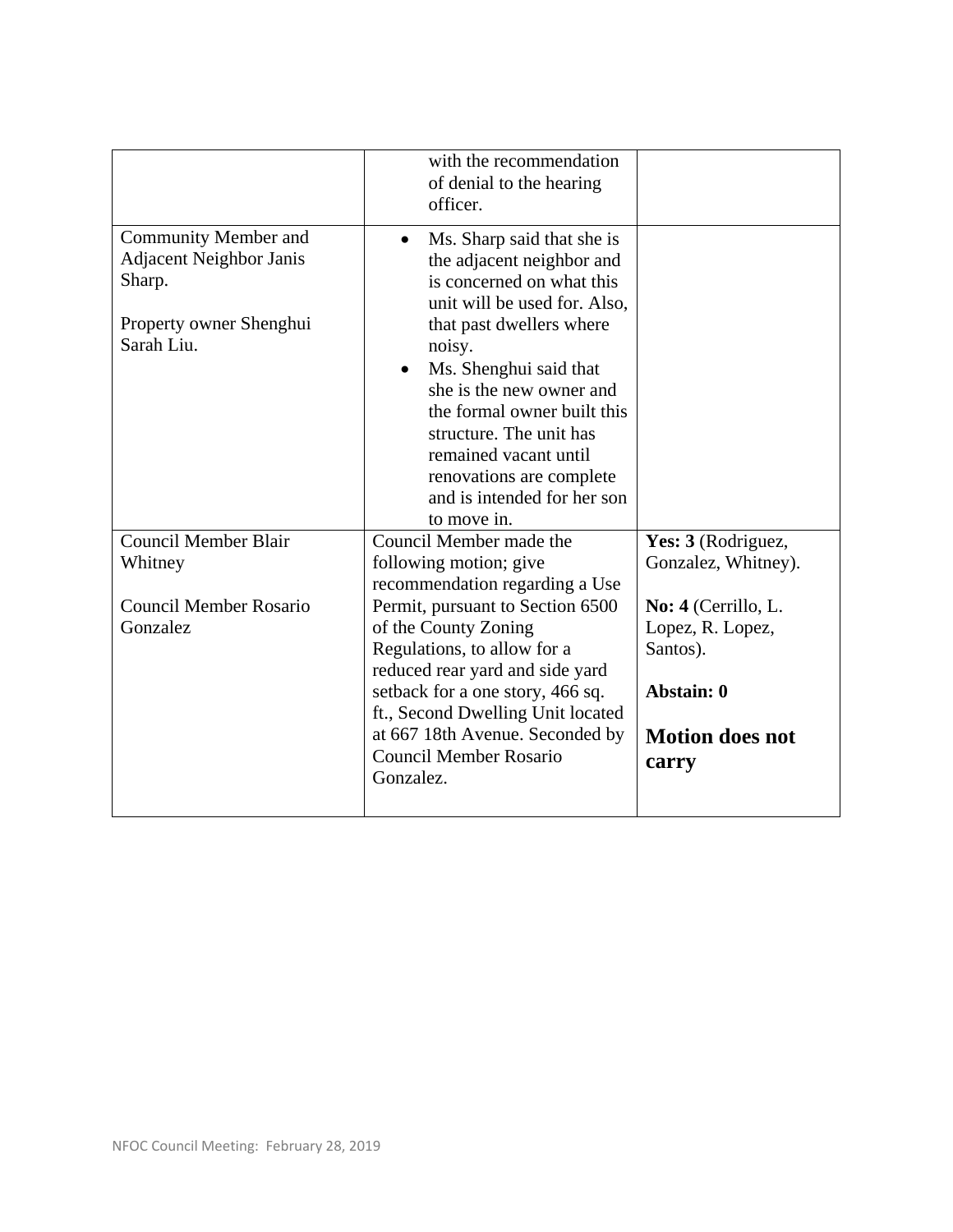| <b>Speaker / Presenter</b>                              | <b>Summary</b>                                                                                                                                                                                                                                                                                       | <b>Action</b>       |
|---------------------------------------------------------|------------------------------------------------------------------------------------------------------------------------------------------------------------------------------------------------------------------------------------------------------------------------------------------------------|---------------------|
| Presentation by Monali Sheth,<br>Deputy County Counsel. | <b>Proposed Renter Protections</b><br>Ordinances.<br>Minimum lease terms.<br>$\bullet$<br>Relocations assistance.<br>Next steps.                                                                                                                                                                     | No Action Required. |
| <b>Questions from Council</b><br><b>Members</b>         | Council Member Linda<br>$\bullet$<br>Lopez asked if this is based<br>on Redwood City lease<br>terms.<br>Ms. Sheth answered yes.<br>٠<br>Chair Rodriguez asked if<br>$\bullet$<br>San Mateo County can<br>make exceptions to certain<br>areas.<br>Ms. Monali answered that<br>there is a possibility. | No Action Required. |
| Public Comment.                                         | No public comment made.                                                                                                                                                                                                                                                                              | N/A                 |

## **7. Presentation regarding San Mateo County Proposed Renter Protection Ordinance (Presentation)**

## **8. Reports to the Council**

#### **A. SUPERVISOR REPORT**

| <b>Speaker / Presenter</b> | <b>Summary</b> |
|----------------------------|----------------|
| No Supervisor Report       | N/A            |
|                            |                |
|                            |                |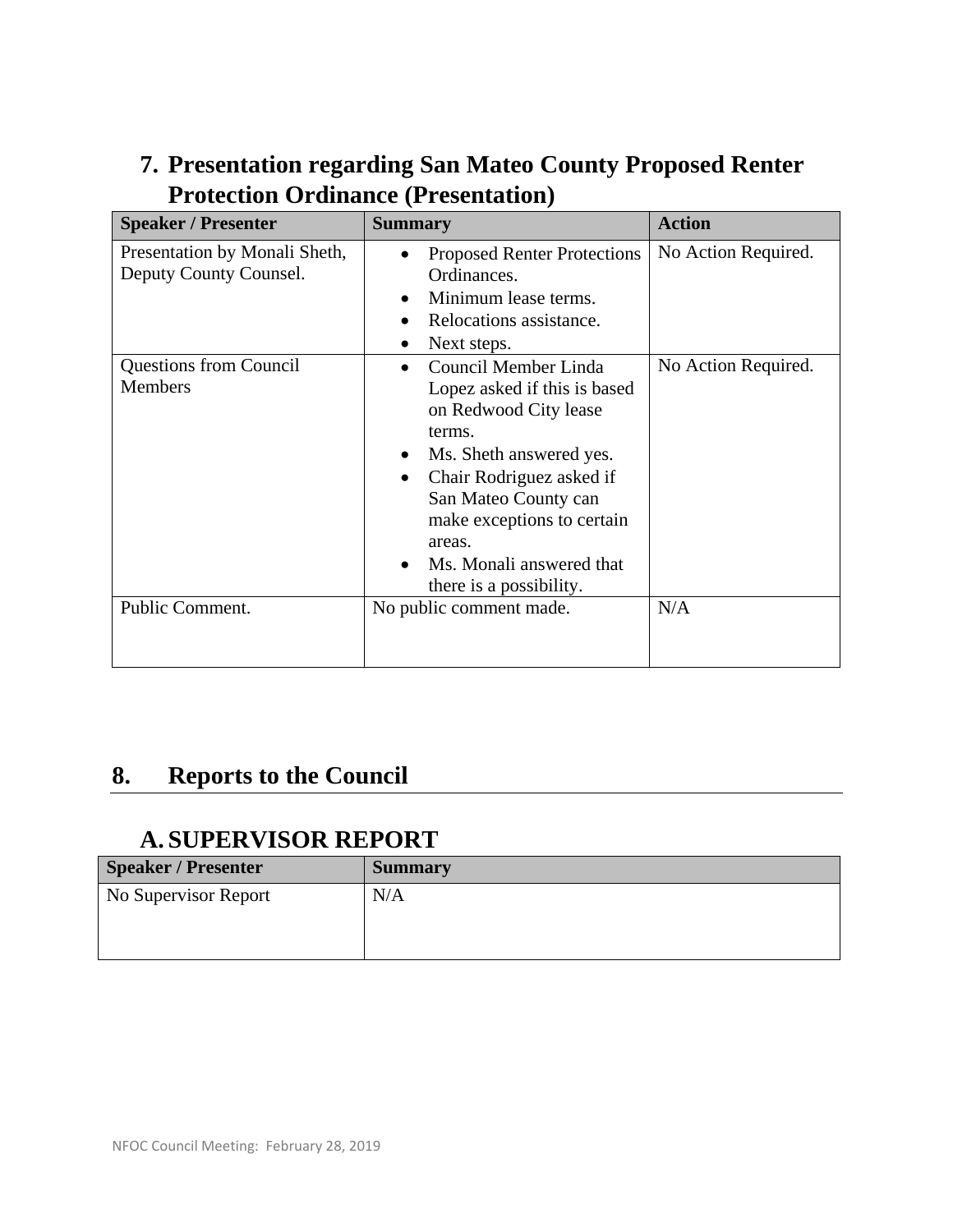| <b>Speaker / Presenter</b>               | <b>Summary</b>                                                                                                                                                                                                                                                                                                                                                                                                                                                                                                                                                                               |
|------------------------------------------|----------------------------------------------------------------------------------------------------------------------------------------------------------------------------------------------------------------------------------------------------------------------------------------------------------------------------------------------------------------------------------------------------------------------------------------------------------------------------------------------------------------------------------------------------------------------------------------------|
| Iliana Rodriguez, Deputy County Manager. | Update on locations for North Fair<br>Oaks Council retreat.<br>Update on smoking ordinance<br>requested by the council (handout<br>provided).<br>New North Fair Oaks website<br>announcement.<br>Reminder on cancelation of<br>meetings.<br>Neighborhood Response Team<br>meeting report out.<br>Mass mailing code enforcement<br>about illegal dumping was executed<br>in North Fair Oaks along with<br>canvassing to educate residents.<br>Announcement that Ivan Leung<br>from the Office of Community<br>Affairs is resigning his public<br>service to pursue cancer research at<br>USF. |
| Questions from Council Members.          | Chair Rodriguez asked if the old<br>٠<br>website will be removed.<br>Deputy County Manager Rodriguez<br>answered yes, and that all the<br>content is now on the county<br>website.<br>Council Member Linda Lopez<br>asked why the last meeting was<br>canceled.<br>Ms. Andrikopoulos answered that<br>research was done and it was<br>concluded that if a quorum is not<br>reached that any meeting of 4<br>members or less would not be<br>considered a meeting of the North<br>Fair Oaks Community Council.                                                                                |

## **B. COUNTY MANAGER'S REPORT**

# **C. COUNCIL REPORT**